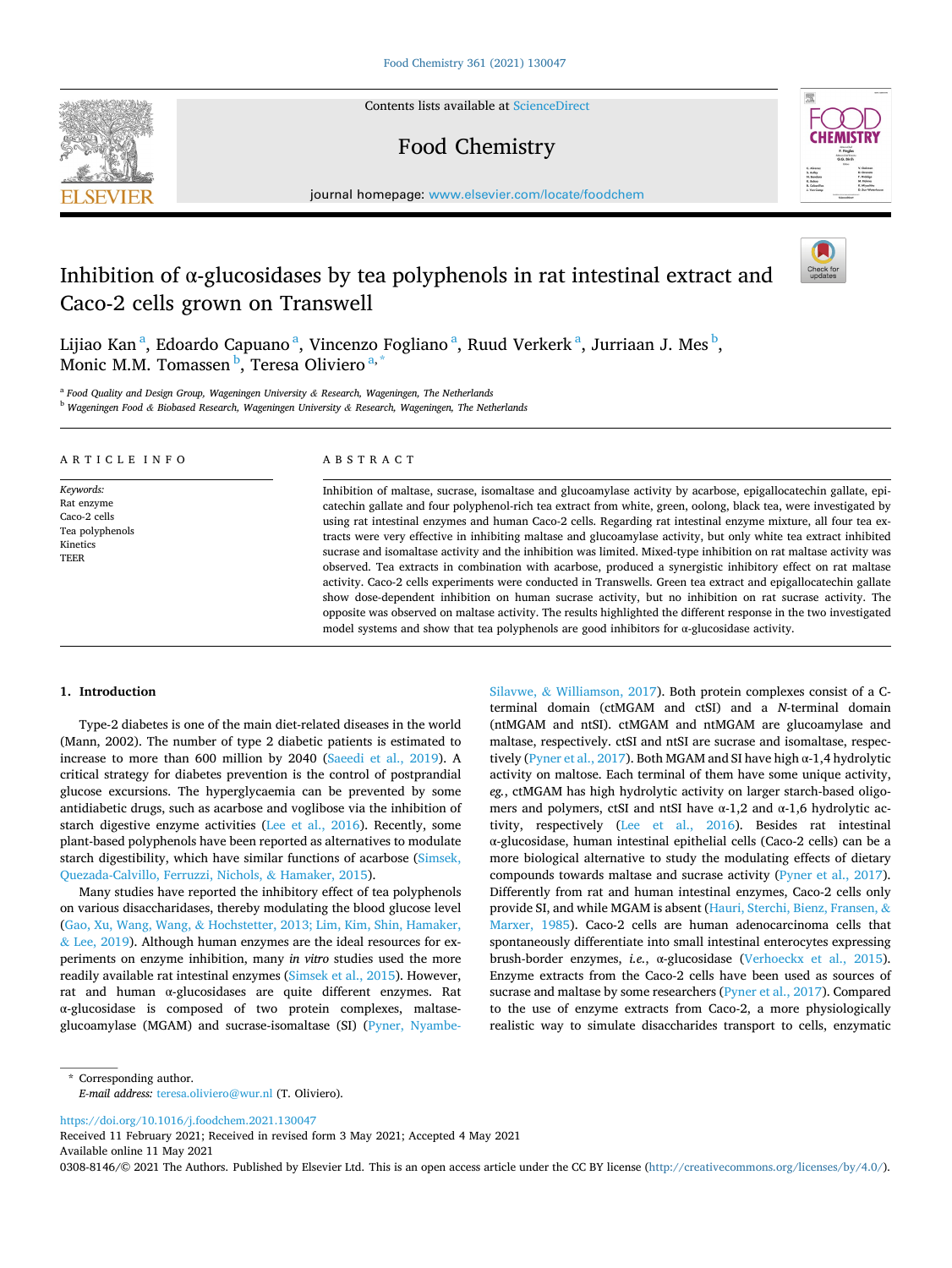hydrolysis by membrane bound brush-border enzymes and absorption of monosaccharides is to use Caco-2 cells grown on Transwell inserts, which have been used to study translocation of nutritional compounds from luminal side to the serosal site which would enter the blood [\(Pico,](#page-7-0)  [Corbin, Ferruzzi,](#page-7-0) & Martinez, 2019). To the best of our knowledge, few researchers have used intact Caco-2 cells grown on Transwell inserts to provide enzymes. Therefore in this study, rat intestinal enzymes and Caco-2 cells grown on Transwell were chosen as the source of α-glucosidase.

In our previous study, we reported that tea polyphenols can slow down starch digestibility by inhibiting pancreatic α-amylase (Sigma A4268, 1096 unites/mg) and interacting with starch, thus can potentially modulate the glycaemic index of bread ([Kan, Capuano, Fogliano,](#page-7-0)  Oliviero, & [Verkerk, 2020\)](#page-7-0). In this study, we further investigated the effect of tea polyphenols on α-glucosidase activities. Extracts from white, green, oolong and black tea (WTE, GTE, OTE and BTE, respectively) were chosen as source of tea polyphenols. These teas are popular tea among consumers and they have different polyphenols profile because of different processing method. White and green tea are nonfermented tea and white tea is less processed than green tea. Oolong and black tea are half fermented and fully fermented tea, respectively. Two models were used to provide α-glucosidase, *i.e.,* rat intestinal enzyme and Caco-2 cells in Transwells. Rat intestinal enzyme was used to provide α-glucosidase, and to study the influence of WTE, GTE, OTE, BTE, EGCG, ECG and polymeric fraction from BTE on  $\alpha$ -glucosidase inhibition. Four substrates has been used to determine individual hydrolytic properties, *i.e.,* maltose, maltodextrin, sucrose and isomaltose. Kinetics of maltase inhibition and synergy of tea polyphenols and acarbose were carried out to further investigate the inhibition mechanisms. Caco-2 cells grown on Transwells were also used to provide α-glucosidase, and to study the influence of GTE and EGCG on inhibition of compartment Caco-2 derived maltase and sucrase and the effects towards intestinal integrity. The hypothesis of this study is rat and human α-glucosidase exhibit different sensitivity to tea polyphenol inhibition.

#### **2. Materials and methods**

## *2.1. Materials*

White tea (LaPlace), green tea (Lipton), and black tea (Pickwick) were purchased from the local supermarket Jumpo in Netherlands. Oolong tea (Pickwick) was provided by Pickwick company in Netherlands. Maltose, sucrose, isomaltose, maltodextrin (dextrose equivalent 4.0–7.0), rat intestinal acetone powders as a source of brush border enzyme, acarbose, EGCG (epigallocatechin gallate), theaflavin, ECG (Epicatechin gallate), theaflavin-3-gallate, theaflavin-3′ -gallate, penicillin–streptomycin solution, phosphate buffered saline (PBS), and fetal bovine serum were purchased from Sigma-Aldrich (Netherlands). Acetonitrile, methanol, ethanol, ethyl acetate, chloroform, BCA kit was purchased from Thermo Fisher Scientific. CaCo-2 cell lines were provided by American Type Culture Collection (ATCC).

## *2.2. Preparation of tea extract and separation of polymeric components*

Preparation of tea extracts (TEs), separation of polymeric polyphenols from black tea were done according to our previous method ([Kan, Capuano et al., 2020](#page-7-0)). Briefly, white tea, green tea, oolong tea and black tea were mixed with absolute methanol (1:10, *w/v*). Then the mixture was put in an ultrasound equipment (Sonication, China) for 30 min. The extraction was repeated for three times (Sonication, China). After centrifuging (4000*g*, 15 min), the supernatants were collected as tea extracts and dried on a freeze dryer (Alpha 2–4 LD plus, Christ). Then the polymeric fraction was separated from BTE. Briefly, BTE solution was prepared by dissolving BTE in 5% of aqueous ethanol. The monomeric and oligomeric fractions were removed by adding ethyl acetate into BTE solution. The remaining aqueous fraction was collected as

polymeric fraction, and dried via freeze drying (Alpha 2–4 LD plus, Christ).

Quantification of tea polyphenols was performed according to our previously published paper ([Kan, Capuano et al., 2020\)](#page-7-0). Monomeric polyphenols composition of tea extract was analysed by HPLC-DAD (diode array detector). The tannins content in the tea extract was measured by BSA precipitation method.

### *2.3. Preparation of rat intestinal α-glucosidase*

The preparation of intestinal α-glucosidase was according to a previous report with some modifications [\(Shin et al., 2019\)](#page-7-0). Rat intestinal enzyme was mixed with 100 mM sodium phosphate buffer (pH 6.8) to give a final concentration of 25 and 50 mg/mL, respectively. The solution was stored at 4  $°C$  for 24 h to extract crude  $\alpha$ -glucosidases. The mixture was centrifuged (13500*g*, 25 min) and the supernatant was stored at −20 °C as the enzyme working solutions. The protein concentration of the enzyme working solution was determined with the BCA protein kit.

### *2.4. Hydrolytic properties of rat intestinal α-glucosidases*

The glucose produced from hydrolysis of maltose  $(\alpha-1,4)$ , sucrose (α-1,2), isomaltose (α-1,6) and maltodextrin (dextrose equivalent 4.0–7.0) was determined respectively. Briefly, 150 µL of solvent blank (methanol) was mixed with 450 µL of maltose (10 mM), sucrose (30 mM), isomaltose (20 mM) or maltodextrin (2 mg/mL). All these substrates were dissolved in 100 mM sodium phosphate buffer (pH 6.8). Then 150 µL of enzyme working solution was added (25 mg/mL for maltose and maltodextrin, 50 mg/mL for sucrose and isomaltose) to start the reaction. The α-glucosidase activity was stopped by adding 750 μL of 0.5 M TRIS buffer. Several time points were chosen for the reaction (10, 20 30, 40, 50, 60 min) and individual tubes were used for each time point. GOPOD kit was used to measure the amount of produced glucose as previously method [\(Kan, Capuano et al., 2020\)](#page-7-0). The amount of produced glucose (µmol) from each substrate was plotted against the selected time (10–60 min), which showed a linear curve. The slope (*k*) of the linear curve was used for calculation of enzyme activity. One unit of enzyme activity was defined as the amount of glucose (µmol) hydrolysed from the corresponding substrate per minute in the assay.

## *2.5. Rat mucosal enzyme inhibition assay*

All the inhibitors were dissolved in methanol and diluted to different concentrations: white, green, oolong, black tea extract and polymeric fraction from BTE were diluted to  $0.05 \sim 10$  mg/mL; EGCG, ECG and theaflavins were diluted to 0.01  $\sim$  1 mg/mL. Briefly, 150 µL of solvent blank (methanol) or different concentrations of inhibitors was mixed with 450 µL of substrate (maltose (10 mM), sucrose (30 mM), isomaltose (20 mM) or maltodextrin (2 mg/mL)) and 150 µL of enzyme working solution. The reaction time was selected according to the result of section 2.4, to have enough glucose released for GOPOD kit measurement, *i. e.,* 30 min for the hydrolysis of maltose and maltodextrin and 60 min for the hydrolysis of sucrose and isomaltose. Finally, TRIS buffer (0.5 M) was added to stop the reaction. The inhibition of the alpha-glucosidase was calculated according to equation below.

$$
Inhibition(\%) = ((C_{control} - C_{inhibition})/C_{control}) \times 100
$$

where *C* control was the concentration of glucose produced from individual substrate with solvent blank, and *C inhibitor* was the concentration of glucose produced from individual substrate with inhibitors. Finally, the inhibition of alpha glucosidase was expressed as  $IC_{50}$  value. The  $IC_{50}$ value is the concentration of inhibitor required to inhibit 50% of the enzyme activity expressed as milligram sample per millilitre solvent. The IC<sub>50</sub> values were calculated using the CompuSyn software.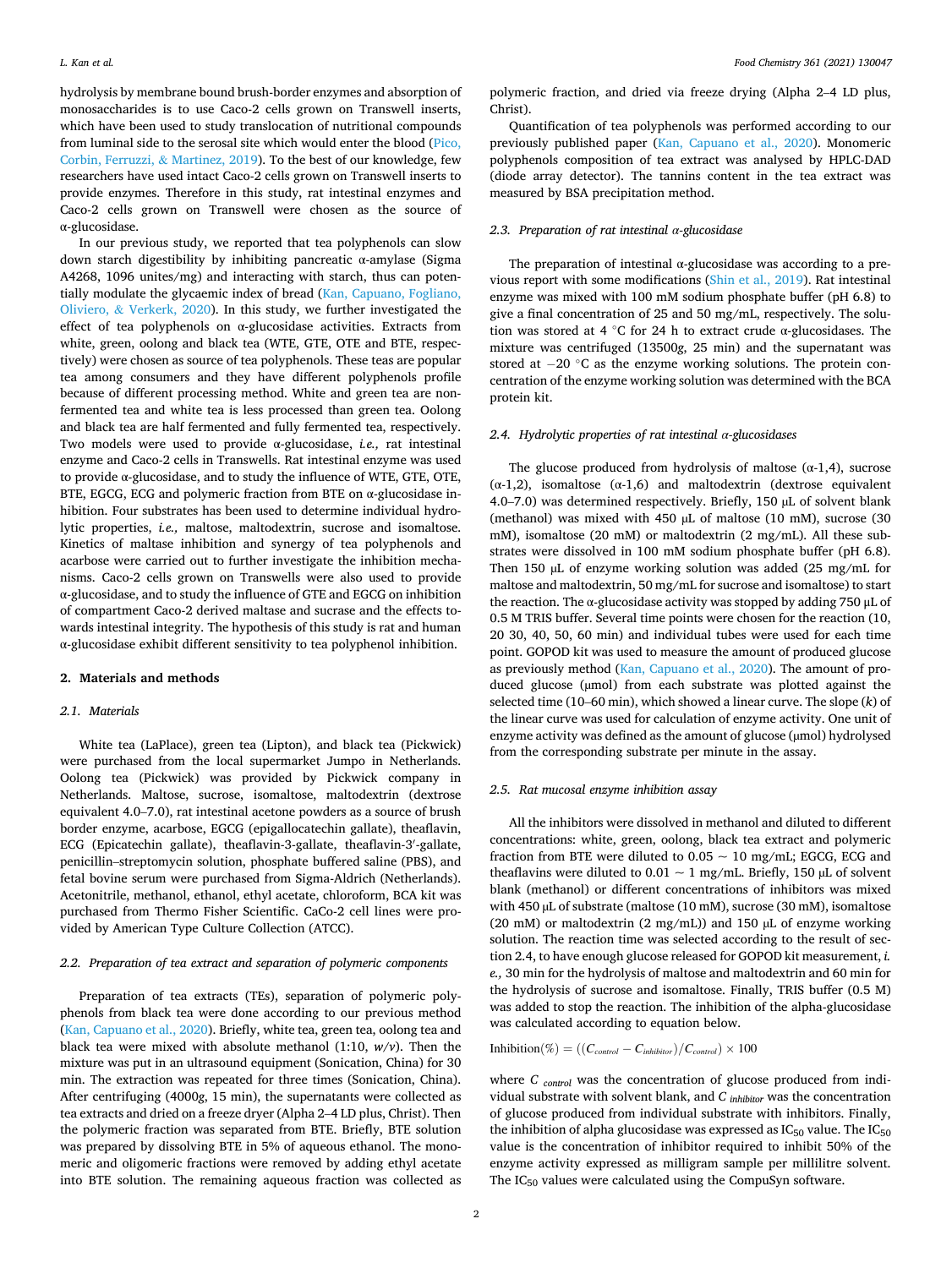## *2.6. Kinetics analysis of rat maltase inhibition assay*

The inhibition type exerted by phenolic-rich samples on maltase was assessed by a kinetic analysis (Yu, Fan, & [Duan, 2019](#page-7-0)). Michaels-Menten plot, Lineweaver-Burk equation combined with Dixon plot and Cornish-Bowden were applied in this study. The formula models for different inhibition types are as follows:

$$
\text{Compute inhibition } \frac{1}{\nu} = \frac{K_m}{V_{max}} \left( 1 + \frac{[i]}{K_i} \right) \frac{1}{[a]} + \frac{1}{V_{max}} \tag{1}
$$

Non–competitive inhibition 
$$
\frac{1}{v} = \frac{K_m}{V_{max}} (1 + \frac{[i]}{K_i}) \frac{1}{[a]} + \frac{1}{V_{max}} (1 + \frac{[i]}{K_i})
$$
 (2)

Un – competitive inhibition 
$$
\frac{1}{v} = \frac{K_m}{V_{max}} \frac{1}{[a]} + \frac{1}{V_{max}} (1 + \frac{[i]}{K_i})
$$
 (3)

Mixed inhibition 
$$
\frac{1}{v} = \frac{K_m}{V_{max}} \left( 1 + \frac{[i]}{K_i} \right) \frac{1}{[a]} + \frac{1}{V_{max}} (1 + \frac{[i]}{K_{ia}})
$$
 (4)

where  $\nu$  is the reaction rate.  $V_{max}$  and  $K_m$  are maximum reaction rate and Michaelis-Menten constant, respectively.  $K_i$  and  $K_{ia}$  are free enzyme inhibition constant and bound enzyme inhibition constant, respectively. [a] is the concentration of substrate. [i] is the concentrations of the inhibitors.

 $K_i$  can be calculated by plotting  $1/v$  against i at several a values and it equals the absolute value of the intersection abscissa of the plots. *Kia* can be achieved by plotting a/v against i and it equals the absolute value of the intersection abscissa of the plots.

To calculate the apparent maximum reaction velocity (V $_{max}^{app}$ ) and the apparent Michaelis constant ( $K_{m}^{app}$ ), the Eq. (4) can be written as follows:

$$
\frac{1}{v} = \frac{1}{V_{max}^{app}} + \frac{K_{max}^{app}}{V_{max}^{app}} \frac{1}{[a]}
$$
(5)

Eq.  $(5)$  indicates that a plot of  $1/v$  against  $1/[a]$  at a constant value of [i] is linear. Therefore the  $V_{max}^{app}$ ,  $K_m^{app}$ , can be calculated as follows:

Slope = 
$$
\frac{K_{max}^{app}}{V_{max}^{app}} = \frac{K_m}{V_{max}} (1 + \frac{[i]}{K_i})
$$
 (6)

$$
Intercept = \frac{1}{V_{max}^{app}} = \frac{1}{V_{max}} \left( 1 + \frac{[i]}{K_{ia}} \right)
$$
\n(7)

where  $V_{max}^{app}$  and  $K_{max}^{app}$  are apparent maximum reaction velocity and apparent Michaelis constant, respectively.

## *2.7. Synergetic effect of phenolic inhibitors and acarbose on rat maltase inhibition*

The synergetic effect of the polyphenol-acarbose interaction on maltase inhibition was determined by the combination index (CI) using CompuSyn software ([Chou, 2010\)](#page-7-0). It is based on the median-effect principle. The combined inhibition assay of tea polyphenols and acarbose was performed at a constant ratio (1 mg/mL:1 µg/mL). Then a series of concentrations (from  $0.25 \text{ IC}_{50}$  to 4  $\text{IC}_{50}$ ) of tea extracts, tea polyphenols and acarbose were prepared. The combined "Dose-effect" relationships of tea extracts or polyphenols with acarbose for α-glucosidase were constructed, and "Dose" represents the total dose of tea extracts or tea polyphenols and acarbose.

The equation for the median-effect principle is as follows:

$$
\log(\frac{f_a}{f_u}) = mlogD - mlogD_m
$$

where D is the dose of the inhibitor,  $f_a$  is the fraction affected by dose D (*eg.*, if the enzyme activity is inhibited by 30%, then  $f_a = 0.3$ ),  $f_u$  is the unaffected fraction ( $f_u = 1 - f_a$ ), m is the coefficient, and  $D_m$  is the median-effect dose  $(IC_{50}$  in this paper).

The equation for the CI is expressed as follows:

$$
CI = \frac{(D)_{1}}{(D_{X})_{1}} + \frac{(D)_{2}}{(D_{X})_{2}}
$$

where  $(D)_1$  and  $(D)_2$  are the doses of inhibitors that produce a certain level of inhibition in the combination system, and  $(Dx)_1$  and  $(Dx)_2$  are the doses of inhibitors added alone that lead to the same level of inhibition. The type of polyphenol-acarbose interaction was scored as synergistic (CI  $<$  1), additive (CI  $=$  1) or antagonistic (CI  $>$  1).

## *2.8. Caco-2 cell culture*

Caco-2 cells (American Type Culture Collection) from passage 30 to 40 were cultured and maintained in DMEM containing 10% *v/v* FBS in 75 cm<sup>2</sup> plastic flasks. Cells were seeded in 12-well polyester insert plates (Corning Inc., Oneonta, USA). The cell density was  $1.25 \times 10^5$  cells per cm2 . The cells were grown and differentiated for 21 days under a humidified atmosphere of air, 5%  $CO<sub>2</sub>$  and at 37 °C. Then highly differentiated monolayers with a TEER *>* 450 O were selected for enzyme studies.

#### *2.9. Maltase and sucrase inhibition using Caco-2*

Fresh medium was placed on apical and basolateral sides of Transwells the day before performing the experiments. Before starting the experiment, TEER voltage was measured to ensure membrane integrity prior to enzyme experiments (*>*450 O). Then phenol medium was replaced with 1500 mL of phenol-free medium with antibiotics at the basolateral side, and 800 µL of prepared inhibitors which dissolved in phenol-free DMEM was added on the apical side. Two wells per plate were employed for the control solution composed of phenol-free DMEM. Another two wells per plate was employed for the blank solution composed of a mixture of maltose (4 mM in phenol-free DMEM) and sucrose (75 mM in phenol-free DMEM). TEER value was measured at 1, 3, 6, 9 and 24 h. After 24 h, samples were collected from the apical and basolateral side.

Maltose and fructose content of the samples collected from apical and basolateral side were detected by HPLC-ELSD as we previously reported ([Kan, Oliviero, Verkerk, Fogliano,](#page-7-0) & Capuano, 2020). The maltase and sucrase inhibition was calculated by the reduction of the amount of maltose and the production of the fructose, respectively.

Maltase inhibition(
$$
\%
$$
) =  $\frac{C_0 - C_a - C_b}{C_0 - C_a - C_b} \times 100$ 

where  $C_0$  is the original amount of maltose added in the apical side,  $C_a$  is the amount of maltose detected in the apical side without inhibitors after time 24 h,  $C_b$  is the amount of maltose detected in the basolateral side without inhibitors after 24 h, C'a is the amount of maltose detected in the apical side with inhibitors after 24 h,  $C<sub>b</sub>$  is the amount of maltose detected in the basolateral side with inhibitors after 24 h.

$$
\text{Sucrase inhibition}(\%) = \frac{C_a + C_b}{C_a + C_b} \times 100
$$

where  $C_a$  is the amount of fructose detected in the apical side without inhibitors after 24 h,  $C_b$  is the amount of fructose detected in the basolateral side without inhibitors after 24 h,  $C'_{a}$  is the amount of fructose detected in the apical side with inhibitors after 24 h,  $C<sub>b</sub>$  is the amount of fructose detected in the basolateral side with inhibitors after 24 h.

#### *2.10. Statistics analysis*

The results were expressed as mean  $\pm$  standard deviation (SD). Oneway analysis of variance (ANOVA) followed by the Duncan's multiple range test was used to compare the means among different samples by the SAS 9.4 (SAS Institute Inc., Cary, NC, USA). Differences were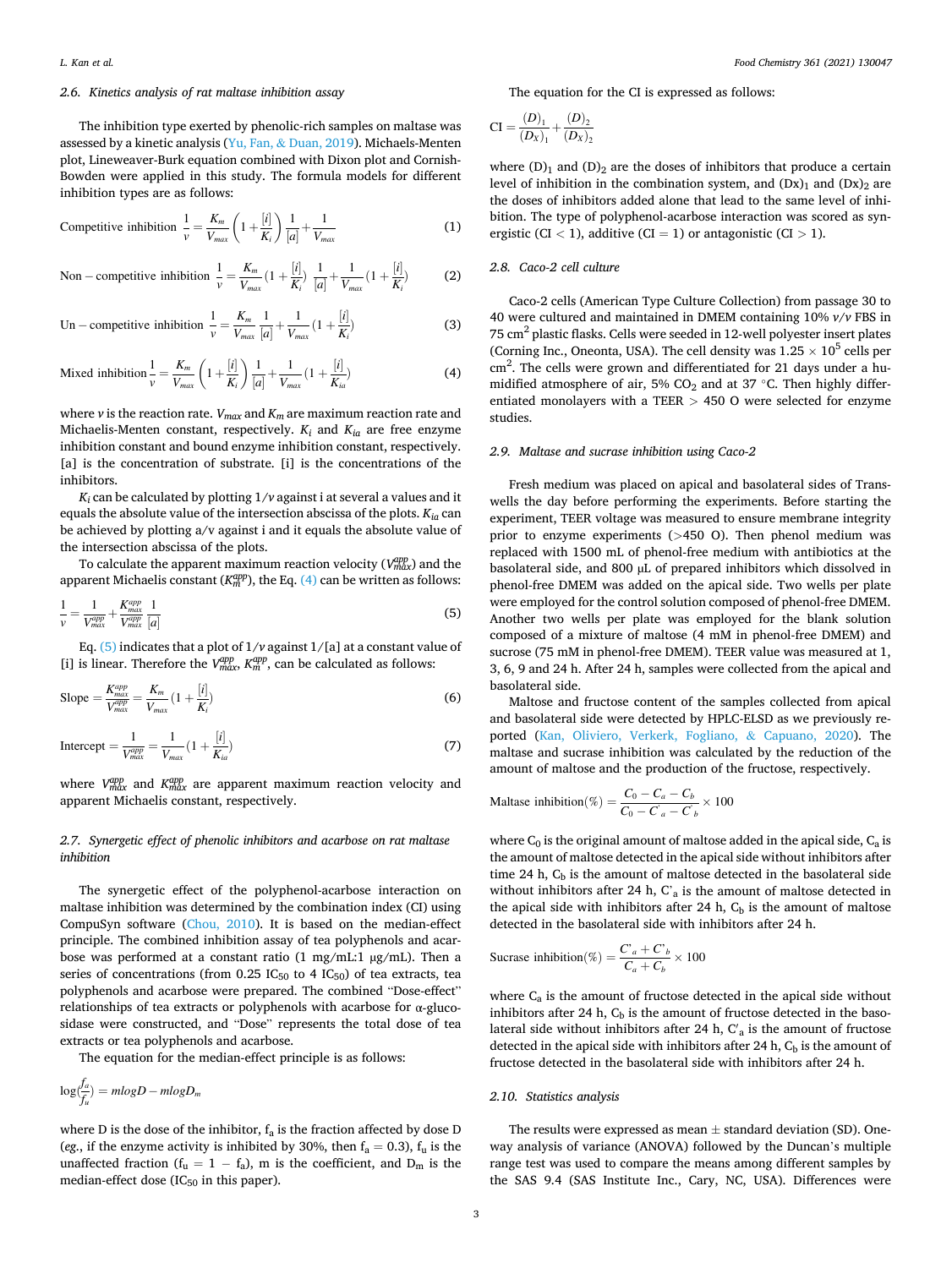<span id="page-3-0"></span>considered significant at *P <* 0.05.

## **3. Results and discussion**

## *3.1. Hydrolytic properties of rat intestinal α-glucosidase on different substrates.*

Rat intestinal α-glucosidase shows hydrolytic properties on different α-glycosidic linkages, e.g., α-1,2, α-1,4 and α-1,6 linkages ([Lim et al.,](#page-7-0)  [2019\)](#page-7-0). First, the specific hydrolytic activity of rat  $\alpha$ -glucosidase toward maltose, maltodextrin, sucrose and isomaltose was studied. The rat α-glucosidase is composed of two enzyme complexes, maltaseglucoamylase (MGAM) and sucrase-isomaltose (SI). All four subunits exhibit maltase activities (*i.e.* against α-1,4 bonds) ([Shin et al., 2019](#page-7-0)). This is in line with our results as shown in Table 1, showing the α-glucosidase has the highest activities toward maltose (13.77 U/g protein). The glucoamylase subunit shows higher activity toward maltodextrin. The sucrase subunit shows distinctive  $\alpha$ -1,2 glycosidic activity toward sucrose, whereas the isomaltase subunit displays high α-1,6 hydrolytic activity toward isomaltose. Since different enzymatic subunits may exert hydrolytic activity toward the same substrate (e.g., toward maltose), the hydrolytic activity of individual subunits cannot be determined using the rat  $\alpha$ -glucosidase that has been used in this study. However, this source of  $\alpha$ -glucosidase allows a more realistic assessment of the overall hydrolytic activity. Therefore, the rat intestinal extract is a suitable model to study multiple types of inhibitions on membrane bound disaccharidases. Others also highlighted the advantage of using this model for a more realistic assessment of the hydrolytic activity of disaccharidases ([Lim et al., 2019; Shin et al., 2019](#page-7-0)).

## *3.2. Inhibition properties of tea extracts on rat α-glucosidase using different substrates*

To better understand the hydrolytic inhibition of four TEs on rat α-glucosidase, the polyphenol composition was investigated and the results are shown in Table 2. The total polyphenol content, ECG and EGCG content in TEs was in the order WTE *>* GTE *>* OTE *>* BTE, whereas the tannins content was in the order BTE *>* OTE *>* WTE *>* GTE. This was in line with the previous report, showing that fermented tea (oolong tea and black tea) contains more tannins than non-fermented tea (white and green tea) [\(Sun, Warren, Netzel,](#page-7-0) & Gidley, 2016). Then, the individual hydrolytic inhibition of tea polyphenols on individual hydrolytic property toward maltose, maltodextrin, sucrose and isomaltose was studied. As shown in Table 3, all four tea extracts are very effective in the inhibition of maltase and glucoamylase, but only WTE was weakly effective on sucrase and isomaltase. This inhibition was very weak as indicated by the high  $IC_{50}$  values, 7.6 and 4.2 mg/mL, respectively. The other three TEs did not show any inhibition on sucrase and isomaltase. WTE was the most efficient inhibitor of  $\alpha$ -glucosidase towards maltose and maltodextrin, resulting in  $IC_{50}$  value of 0.26 and 0.073 mg/mL, respectively. The higher inhibition of WTE is possibly due to its higher amount of total phenolic content (55 g/100 g) and more

#### **Table 1**

Specific hydrolytic activities of rat α-glucosidases on different types of substrates.

| $\alpha$ -glucosidase | Substrate    | Activity $(U/g$ protein) | Activity $(U/g \text{ solid})$ |
|-----------------------|--------------|--------------------------|--------------------------------|
| Maltase               | maltose      | $13.77 \pm 0.06$ a       | $2.41 \pm 0.01$ a              |
| Glucoamylase          | maltodextrin | $7.69 + 0.09b$           | $1.35 \pm 0.01b$               |
| Sucrase               | sucrose      | $1.20 \pm 0.06$ d        | $0.21 \pm 0.01$ d              |
| Isomaltase            | isomaltose   | $1.60 + 0.06c$           | $0.28 \pm 0.01c$               |

The protein content of the rat intestinal extract was  $17.5 \pm 0.14$  g/100 g solid. One unit of enzyme activity was defined as the amount of glucose ( $\mu$ mol) produced from corresponding substrate per minute in the assay.

Results were expressed as means  $\pm$  SD of triplicate analysis. Different letters in the same column indicate a significant difference between means (P *<* 0.05).

**Table 2**  Polyphenol composition of WTE, GTE, OTE and BTE (g/100 g).

| Polyphenols           | WTE              | <b>GTE</b>       | OTE.             | <b>BTE</b>      |  |  |  |  |  |
|-----------------------|------------------|------------------|------------------|-----------------|--|--|--|--|--|
| EGCG                  | $31.2 \pm 0.2 a$ | $27.2 \pm 0.2$ a | $5.0 \pm 0.0 a$  | $7.3 \pm 0.1$ a |  |  |  |  |  |
| ECG                   | $10.0 \pm 0.1$   | $6.1 \pm 0.1$    | $4.9 \pm 0.1$ ab | $7.1 \pm 0.1$   |  |  |  |  |  |
| Theaflavin            | nd               | nd               | $0.5 \pm 0.0 e$  | $2.3 \pm 0.1$ d |  |  |  |  |  |
| Theaflavin 3-gallate  | nd               | nd               | $0.4 \pm 0.0$ f  | $1.3 \pm 0.0$ f |  |  |  |  |  |
| Theaflavin 3'-gallate | nd               | nd               | $0.8 \pm 0.0 d$  | $1.8 \pm 0.0 e$ |  |  |  |  |  |
| tannins               | $2.2 \pm 0.0c$   | $0.8 \pm 0.0c$   | $3.3 \pm 0.1c$   | $5.0 \pm 0.1c$  |  |  |  |  |  |
| total                 | $55.0 \pm 0.1$   | $42.9 \pm 0.5$   | $15.0 \pm 0.0$   | $24.7 \pm 0.1$  |  |  |  |  |  |

Values are expressed as mean from triplicate analysis  $\pm$  standard deviation. Different letters in the same column (except for the total amount) indicate a significant difference between means (*P <* 0.05).

WTE: white tea extract; GTE, green tea extract; BTE, black tea extract; OTE, oolong tea extract; EGCG, epigallocatechin gallate, nd, not detected.

#### **Table 3**

IC<sub>50</sub> value (mg/mL) of the  $\alpha$ -glucosidase inhibition using different substrates.

| Inhibitors               | maltose           | maltodextrin        | sucrose           | Isomaltose        |  |
|--------------------------|-------------------|---------------------|-------------------|-------------------|--|
| WTE.                     | $0.26 + 0.01f$    | $0.073 + 0.002f$    | $7.6 + 0.1 a$     | $4.2 \pm 0.3b$    |  |
| <b>GTE</b>               | $0.67 + 0.01c$    | $0.10 + 0.01$ e     | ND.               | ND.               |  |
| OTE                      | $1.15 \pm 0.01b$  | $0.57 \pm 0.02b$    | ND.               | ND                |  |
| <b>BTE</b>               | $1.59 \pm 0.08$ a | $0.47 \pm 0.03c$    | ND                | ND                |  |
| EGCG                     | $0.021 +$         | $0.018 \pm 0.001$ / | <b>ND</b>         | $0.44 \pm 0.01$ / |  |
|                          | 0.001 / 45.8      | 39.2 µM h           |                   | $121.5 \mu M d$   |  |
|                          | μM g              |                     |                   |                   |  |
| ECG                      | $0.57 \pm 0.03 /$ | $0.35 \pm 0.01 /$   | ND                | $0.32 \pm 0.01 /$ |  |
|                          | $1.29$ mM d       | $0.79$ mM d         |                   | $0.72$ mM $e$     |  |
| Theaflavin               | ND.               | ND                  | ND                | ND.               |  |
| Theaflavin 3-<br>gallate | <b>ND</b>         | $0.48 \pm 0.02c$    | ND                | ND                |  |
| Theaflavin<br>3'-gallate | ND                | $0.99 \pm 0.02$ a   | ND.               | ND                |  |
| Polymeric                | $0.31 \pm 0.01$ e | $0.06 \pm 0.01$ g   | $2.34 \pm$        | $5.14 \pm 0.06$ a |  |
| fraction                 |                   |                     | 0.03 <sub>b</sub> |                   |  |
| Acarbose                 | $0.00061 \pm$     | $0.00025 \pm$       | $0.011 \pm$       | $1.09 \pm 0.02$ / |  |
|                          | 0.00001 /         | 0.00001 / 0.39      | 0.001 /           | 1687.3 µM c       |  |
|                          | 0.94 µM h         | µM i                | 15.5 µM c         |                   |  |

WTE: white tea extract; GTE, green tea extract; BTE, black tea extract; OTE, oolong tea extract; EGCG, epigallocatechin gallate. ND, not detected.  $IC_{50}$  values of EGCG, ECG and acarbose were expressed as two units, the unit of left value was mg/mL, and the unit of the right value was µM. Values are expressed as mean from triplicate analysis  $\pm$  standard deviation. Different letters in the same column indicate a significant difference between means (*P <* 0.05).

specifically to the higher amount of EGCG (31.2 g/100 g) which is the peculiar feature of WTE as shown in Table 2. EGCG had strong inhibition properties towards maltase ( $IC_{50} = 0.021$  mg/mL) and glucoamylase  $(IC<sub>50</sub> = 0.018 mg/mL)$ , weak inhibition towards isomaltase  $(IC<sub>50</sub> = 0.44$ mg/mL) and no effect towards sucrase. However the inhibitory activity of EGCG against maltase is 30 times lower than the positive control acarbose ( $IC_{50} = 0.0006$  mg/mL). Other researchers also reported that EGCG showed strong inhibition on maltase by using *Saccharomyces cerevisiae* with a IC<sub>50</sub> value of 0.08 mg/mL (Chem & Ii, 2010). Purified rat α-glucosidase was also used by some researcher who found that 0.14 mg/mL of EGCG had similar inhibition properties toward dextrin, maltose, sucrose and isomaltulose with inhibition of 64.2, 79.8, 76.1, and 64.7%, respectively ([Lim et al., 2019\)](#page-7-0).

In our previous study, we found that the polymeric fraction from BTE showed strong inhibition on starch digestibility by inhibiting  $\alpha$ -amylase and interacting with starch, especially in a model of gluten-free bread ([Kan, Capuano et al., 2020\)](#page-7-0). In this study, we further found that polymeric fraction from BTE, *i.e.* the tannins-rich fraction, showed strong inhibition on maltase (0.31 mg/mL) and glucoamylase (0.06 mg/mL) and weak inhibition on sucrase (2.34 mg/mL) and isomaltase (5.14 mg/ mL). The tannins fraction was also reported for its  $\alpha$ -glucosidase inhibitory capacity. For example, tea tannins from *Ampelopsis grossedentata*  leaves inhibited maltase from *Saccharomyces cerevisiae* using p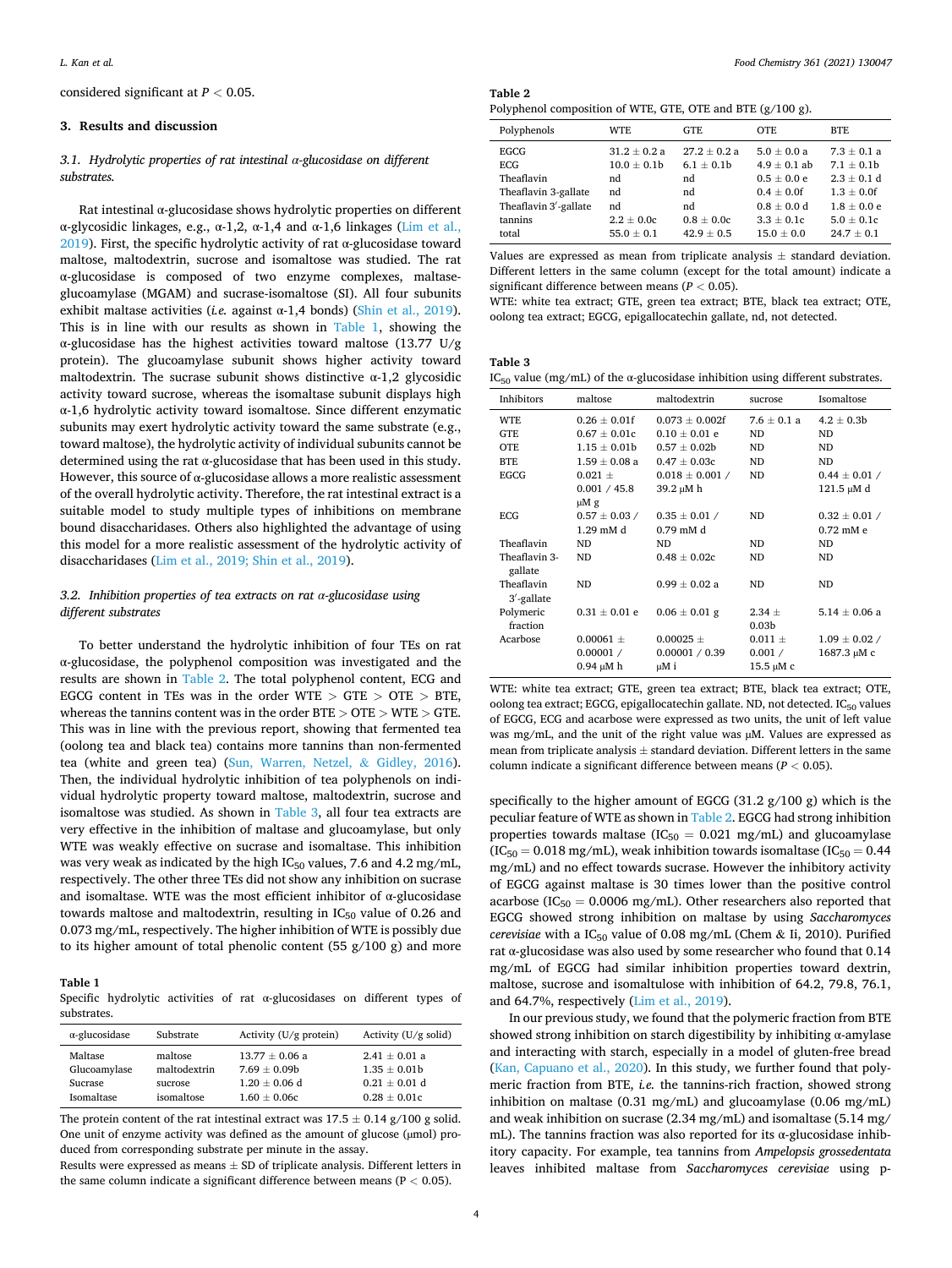nitrophenyl-α-D-glucopyranoside as substrate with a IC<sub>50</sub> value of 1.94 µg/mL ([Geng et al., 2016\)](#page-7-0). In our study, ECG showed to have a more selective inhibitory activity towards isomaltose ( $IC_{50} = 0.32$  mg/mL, 0.72 mM) compared to antidiabetic drug acarbose ( $IC_{50} = 1.09$  mg/mL, 1.69 mM). [Lim et al. \(2019\)](#page-7-0) also found 0.3 mM of ECG and acarbose showed a similar inhibition of 77.7 and 87.1% towards isomaltulose as substrate. Therefore, WTE, EGCG and ECG could reduce postprandial glucose uptake in maltodextrin-rich, maltose-rich and isomaltose-rich food, respectively ([Ao et al., 2007\)](#page-7-0).

However, the enzyme working solution used in this study is a crude extract from rat intestine without any purification. Consequently, the enzyme working solution contains not only α-glucosidase but also α-amylase, protease and other impurities ([Shin et al., 2019](#page-7-0)). α-Amylase can also produce glucose from the substrates used in our study. Therefore, the maltase and glucoamylase activities in [Table 1](#page-3-0) were likely to be overestimated due to the contribution from α-amylolytic activity of the rat extract. In our previous study, we confirmed the inhibitory effect of tea polyphenols on α-amylase ([Kan, Capuano et al., 2020\)](#page-7-0). The presence of α-amylase in rat enzyme preparation can thus interfere with the inhibitory effects of polyphenols on maltase and glucoamylase, since α-amylase can generate glucose from maltose and maltodextrins. Therefore, the results of inhibitory effect on maltase and glucoamylase in [Table 3](#page-3-0) could be a combined inhibition on α-glucosidase and α-amylase. Some researchers have used centrifugal filter unit, with a molecular weight cut-off of 100 kDa to purify the crude α-glucosidase working solution, resulting in a reduction of α-amylase activity from 150.7 U to 101.9 U ([Shin et al., 2019\)](#page-7-0). In addition, the presence of other impurities, for instance, non-enzyme proteins may reduce the amount of polyphenols that was able to bind and inhibit brush border enzymes, thus reducing their inhibitory effects.

# *3.3. Kinetics of α-glucosidase inhibition toward maltose and type of inhibition*

As shown before, all four enzymatic subunits of MGAM and SI exhibit maltase activities (*i.e.* against α-1,4 bonds) and maltose is a common product from starch digestion by pancreatic α-amylase. To better understand the inhibitory mechanism on maltase, e.g.*,* the type of inhibition, a more detailed kinetic characterisation of the inhibition using maltose as substrate was carried out (Fig. 1 and Supplementary material). The exact type of inhibition can be analysed and defined by the

combined use of Dixon and Cornish-Bowden plots and Lineweaver-Burk plots as summarized in Table 4. Regarding acarbose, the Dixon plots intersect at one point, while the Cornish-Bowden plots run parallel with each other (Fig. 1B & C). This demonstrated that acarbose is a competitive inhibitor for α-glucosidase, which was in line with the previous report [\(Bischoff, 1995; Calder](#page-7-0) & Geddes, 1989). This was also confirmed by the values of  $K_m^{app}$  and  $V_{max}^{app}$  calculated from Lineweaver-Burk plots [\(Table 5](#page-5-0), Fig. 1D). As shown in [Table 5](#page-5-0), the  $K_m^{app}$  increases while  $V_{max}^{app}$  remains the same. Besides, the Lineweaver-Burk plots intersected the y axis. Those are the typical characteristics of competitive inhibition ([Sun et al., 2016](#page-7-0)). Regarding all the TEs and tea polyphenols, both the Dixon and Cornish-Bowden lines intersect at one point (Fig. 1B & C), indicating that they are mixed-type inhibitors. This was further confirmed by the decrease of  $V_{max}^{app}$  [\(Table 5](#page-5-0)). Based on mixedtype inhibition mechanism, TEs and tea polyphenols can compete with maltose in binding with α-glucosidase (competitive), as well as can bind with the α-glucosidase-maltose complex (uncompetitive). Hydrophobic

#### **Table 4**

| The characteristics of different inhibition types. |  |  |
|----------------------------------------------------|--|--|
|                                                    |  |  |

| Inhibition type                | Lineweaver-Burk $plots(1/$<br>$\nu$ against $1/s$ )                                                                                                                                                                      | Dixon plots $(1/$<br>$\nu$ against i) | Cornish-<br>Bowden plots<br>$(a/\nu)$ against i) |
|--------------------------------|--------------------------------------------------------------------------------------------------------------------------------------------------------------------------------------------------------------------------|---------------------------------------|--------------------------------------------------|
| Competitive                    | 1) Intersection; 2) $K_m$ <sup>app</sup><br>increased, while $V_{max}$ <sup>app</sup><br>remains more or less the<br>same.                                                                                               | Intersection                          | No intersection<br>(parallel lines);             |
| Uncompetitive                  | 1) No intersection<br>(parallel lines); 2) Both $K_m$<br>$^{app}$ and $V_{max}$ $^{app}$ decreased.                                                                                                                      | No intersection<br>(parallel lines);  | Intersection                                     |
| Non-<br>competitive<br>binding | 1) Intersection; 2) $V_{max}$ <sup>app</sup><br>decreased, $K_m$ <sup>app</sup> remains<br>the same                                                                                                                      | Intersection                          | Intersection                                     |
| Mixed                          | 1) Intersection; 2) $V_{max}$ <sup>app</sup><br>decreased, $K_m$ <sup>app</sup> increase<br>(more closely to<br>competitive binding), or<br>$K_m$ <sup>app</sup> decrease (more<br>closely to uncompetitive<br>binding). | Intersection                          | Intersection                                     |





**Fig. 1.** Kinetics of α-glucosidase inhibition by tea extracts or tea polyphenols using maltose as substrate. A: Michaelis-Menten plots for α-glucosidase inhibition by WTE, EGCG, and acarbose. B: Dixon plots for α-glucosidase inhibition by WTE, EGCG, and acarbose. C: Cornish-Bowden plots for α-glucosidase inhibition by WTE, EGCG, and acarbose. D: Lineweaver-Burk plots for α-glucosidase inhibition by WTE, EGCG, and acarbose; WTE: white tea extract; EGCG, epigallocatechin gallate.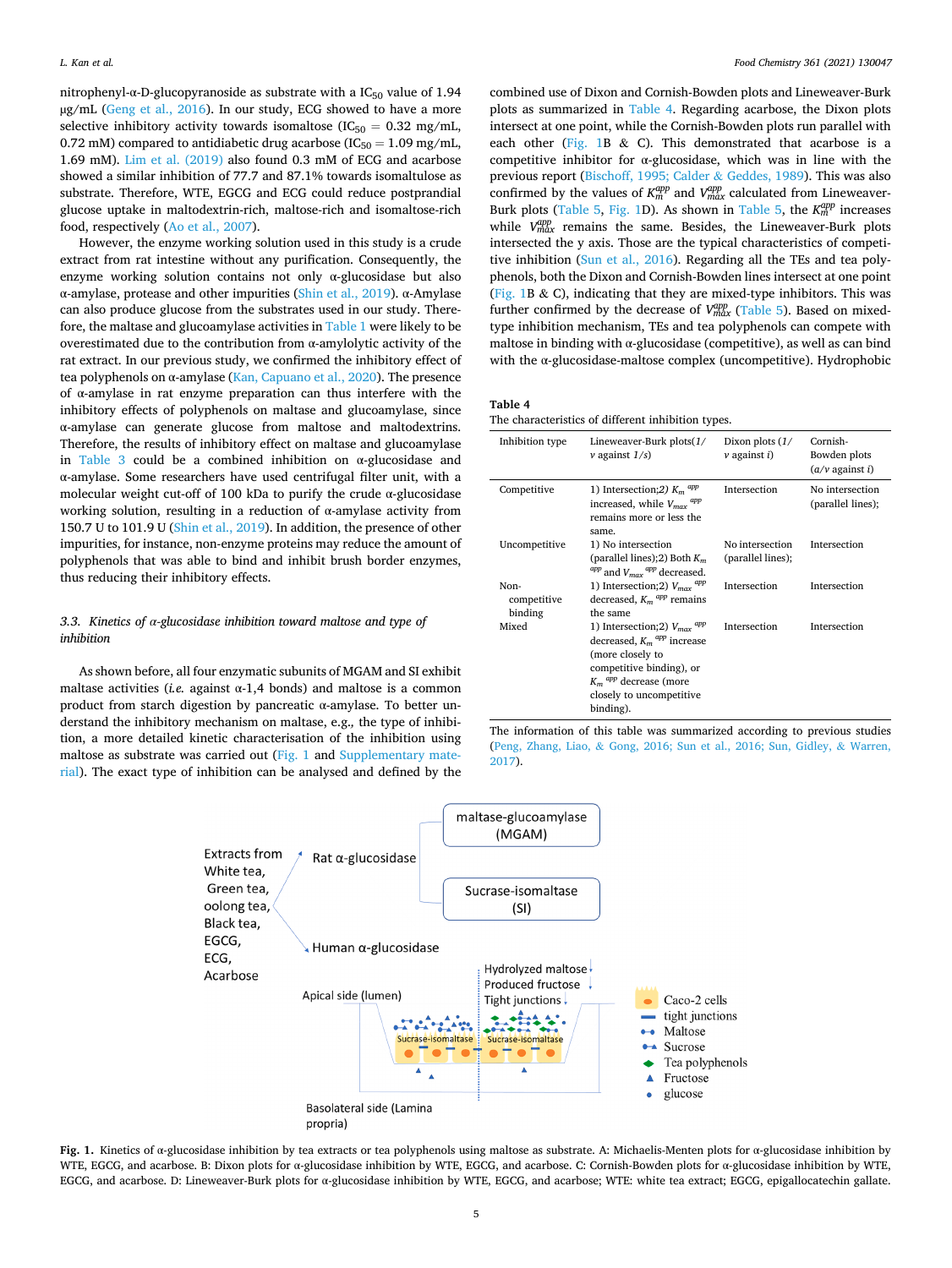<span id="page-5-0"></span>

| Michaelis-Menten parameters for α-glucosidase inhibition by tea polyphenol. |  |  |  |  |  |
|-----------------------------------------------------------------------------|--|--|--|--|--|
|-----------------------------------------------------------------------------|--|--|--|--|--|

| Inhibitor          | $K_m$ <sup>app</sup> (mg/mL) |       |       |        |        | $V_{max}$ | $(mM)$ glucose / min) |       |       |       | $K_i$                | $K_{i\sigma}$        | Inhibition  |
|--------------------|------------------------------|-------|-------|--------|--------|-----------|-----------------------|-------|-------|-------|----------------------|----------------------|-------------|
|                    | A                            | B     |       |        |        | A         | в                     |       |       | E     | mg/mL                | mg/mL                | type        |
| <b>WTE</b>         | 4.861                        | 5.816 | 6.098 | 7.460  | 8.241  | 0.062     | 0.049                 | 0.040 | 0.029 | 0.017 | 0.102 <sup>e</sup>   | $0.196$ <sup>d</sup> | mixed       |
| <b>GTE</b>         | 4.772                        | 4.639 | 5.059 | 5.347  | 5.933  | 0.056     | 0.047                 | 0.040 | 0.029 | 0.017 | $0.735^{c}$          | $1.091^{\circ}$      | mixed       |
| <b>BTE</b>         | 4.201                        | 4.605 | 4.938 | 4.901  | 4.998  | 0.056     | 0.051                 | 0.045 | 0.035 | 0.022 | $1.267^{\rm b}$      | $1.509^{\rm b}$      | mixed       |
| <b>OTE</b>         | 4.525                        | 5.074 | 5.558 | 5.534  | 5.433  | 0.059     | 0.055                 | 0.052 | 0.044 | 0.029 | $1.956$ <sup>a</sup> | 2.366 <sup>a</sup>   | mixed       |
| EGCG               | 4.872                        | 5.426 | 5.387 | 5.800  | 5.823  | 0.057     | 0.046                 | 0.034 | 0.023 | 0.014 | 0.026 <sup>t</sup>   | $0.035$ <sup>e</sup> | mixed       |
| Polymeric fraction | 4.333                        | 4.906 | 6.121 | 5.631  | 6.509  | 0.084     | 0.072                 | 0.068 | 0.041 | 0.030 | 0.149 <sup>d</sup>   | 0.198 <sup>d</sup>   | mixed       |
| Acarbose *         | 3.362                        | 5.532 | 8.773 | 20.472 | 65.700 | 0.076     | 0.076                 | 0.074 | 0.086 | 0.129 | $0.121$ $8$          | <b>NA</b>            | competitive |

Fig. 2A ( $A = 0$ ,  $E =$  highest concentration, increasing order from A to E). NA, not applicable. WTE, white tea extract; GTE, green tea extract; BTE, black tea extract; OTE, oolong tea extract; EGCG, epigallocatechin gallate.

The characters (A to E) represent the concentrations of inhibitors, as shown in<br>
\* The units of Kmapp, Ki and Kia for acarbose is  $\mu$ g/mL. Values are expressed as mean from triplicate analysis. Different letters in the s significant difference among means (P *<* 0.05).

association and hydrogen bonding have been reported to be the main mechanisms of polyphenols-enzymes interactions ([Martinez-Gonzalez](#page-7-0)  [et al., 2017\)](#page-7-0).  $K_m^{app}$  of all the TEs and polyphenols increases, indication that the mixed-type inhibition of those inhibitors more closely mimic competitive binding (Tables 4 and 5). This was in line with that  $K_i$  was smaller than  $K_{ia}$  for all the mixed-type inhibitors (Table 5). This suggests that they bind more tightly with free α-glucosidase than with the  $\alpha$ -glucosidase-maltose complex. Interestingly, the order of IC<sub>50</sub> values of four tea extracts correspond to that of the inhibition constants (both  $K_i$ and  $K_{ia}$ ), this was in line with previous report for  $\alpha$ -amylase inhibition ([Sun et al., 2016](#page-7-0)).

As our TEs is a mixture of monomeric and polymeric polyphenols and all the subunits of rat α-glucosidase shows hydrolytic activity towards maltose, the combination of different mechanisms is expected. Our results are consistent with a previous report where black tea extract was shown to exert a mixed-type inhibition for mammalian α-glucosidase, using maltose as substrate [\(Satoh, Igarashi, Yamada, Takahashi,](#page-7-0) & [Watanabe, 2015\)](#page-7-0). Some researchers reported different results on inhibition of yeast α-glucosidase by TEs or tea polyphenols, using 4-Nitrophenyl β-D-glucopyranoside as substrate. For instance, it was reported that gallocatechin gallate (GCG) and green tea extract inhibited yeast α-glucosidase by non-competitively ([Wu et al., 2018; Yang](#page-7-0) & Kong, [2016\)](#page-7-0). Non-competitive inhibition is sometimes considered as a special case of mixed-type inhibition, *i.e.,* the competitive constant and uncompetitive constant calculated from Dixon and Cornish-Bowden are exactly the same  $(K_i = K_{ia})$ . Commonly, Lineweaver-Burk plots was used to identify the inhibition type. But the Dixon and Cornish-Bowden can be used to assist in analysing the inhibition to further confirm the inhibition type.

#### *3.4. Synergy determination for maltase inhibition*

To investigated the combined effect of polyphenols and acarbose, we used the method reported by Chou and Talalay to distinguish among synergistic, antagonistic, and additive effects ([Chou, 2010\)](#page-7-0). In this method, CI value was calculated by Compusy to distinguish the three types of effects. As shown in Fig. 2, except for some lowest concentrations, the combination of all the TEs and EGCG with acarbose showed slight antagonistic inhibition, since the CI values were slightly higher than 1. The combination of polymeric fraction from BTE with acarbose strongly reduced their inhibition, since their CI value was higher than 4. Other researchers also found antagonistic inhibition when combined catechin with acarbose ([Zhang et al., 2017\)](#page-7-0). However, some researchers reported a different results using baker's yeast α-glucosidase, *i.e.,* the combination of green tea polyphenols with acarbose had synergistic and antagonistic effects on α-glucosidase at low and high concentrations, respectively [\(Gao et al., 2013](#page-7-0)). The different results could be explained by different enzyme resources, *i.e.*, baker׳s yeast enzymes and rat enzymes have different amino acid sequences at the catalytic site. There are also some in *vivo* reports about the synergistic effect of tea polyphenols and acarbose. One of the examples is black tea extract, in combination with acarbose, produced a synergistic inhibitory effect on sucrase activity, resulting in decrease of plasma glucose levels of Goto Kakizaki rat in *vivo* ([Satoh et al., 2015](#page-7-0)).

### *3.5. Inhibitory effect of tea polyphenols on human maltase and sucrase*

To investigate the effect of tea polyphenols on human maltase and sucrase and their effect on tight junctions, GTE, EGCG and acarbose were tested on Caco-2 grown on Transwell insert plates. First, the hydrolytic properties of maltase and sucrase was measured based on amount of hydrolysed maltose and produced fructose in both apical and basolateral side, respectively. As shown in Fig. 3A, within 24 h, 3.4 mM of maltose was hydrolysed and no maltose was found in basolateral side. Within 24 h, 16.1 and 4.1 mM of fructose were detected in the apical and the basolateral side, respectively. Fructose could be absorbed by Caco-2 cells, which explains its presence in the basolateral side [\(Andrade,](#page-7-0)  [Araújo, Correia-Branco, Carletti,](#page-7-0) & Martel, 2017). TEER values are strong indicators of the integrity of the cell monolayers before their use to study transport of drugs or chemicals ([Srinivasan et al., 2015\)](#page-7-0). As shown in Fig. 3A, cells exposed to 4 mM of maltose and 75 mM of sucrose caused a small (around 5%) reduction of TEER in the first 9 h, but TEER recovered to 100% within 24 h. Therefore, those concentrations of maltose and sucrose were selected for further experiments.

Then, the inhibitory effect of acarbose, EGCG and GTE was investigated. As shown in Fig. 3B, GTE, EGCG and acarbose exhibited an inhibitory effect on sucrase and maltase activity expressed by Caco-2 cells grown on Transwells. The inhibitory activity of all the tested compounds was dose-dependent. Interestingly, the inhibition on sucrase was much higher than on maltase, which was the opposite as found for the experiments with rat enzyme [\(Table 3\)](#page-3-0). This is possibly because Caco-2 only provide SI, while MGAM is absent [\(Hauri et al., 1985](#page-7-0)). Therefore, the use of enzymes produced by Caco-2 can be considered as a better *in vitro* simulation model when evaluating effects for the human intestinal tract, since SI hydrolyses the majority of maltose in human intestine ([Pyner et al., 2017\)](#page-7-0). Our data also suggest that the tested inhibitors are more effective on Caco-2 sucrase than rat sucrase. In contrast, the opposite was observed when assessing maltase activity, e. g.: IC<sub>50</sub> of EGCG was 45.8 μM for rat maltase ([Table 3\)](#page-3-0), but 1000 μM of EGCG, the highest concentration used in the study, did not reach 50% of inhibition in human enzyme (Fig. 4B). This is in line with the fact that the homology between human and rat sucrose-isomaltase is only 74%, and so this could possibly explain the difference between human and rat enzyme ([Van Beers, Büller, Grand, Einerhand,](#page-7-0) & Dekker, 1995). Finally the influence of inhibitors on TEER value was measured simultaneously with sugar analysis. As shown in Fig. 4C, cells exposed to  $2 \sim 50 \mu M$  of acarbose maintained a TEER above 80% during the 24 h measurement and the same happens for the low concentrations of GTE (0.25 and 0.5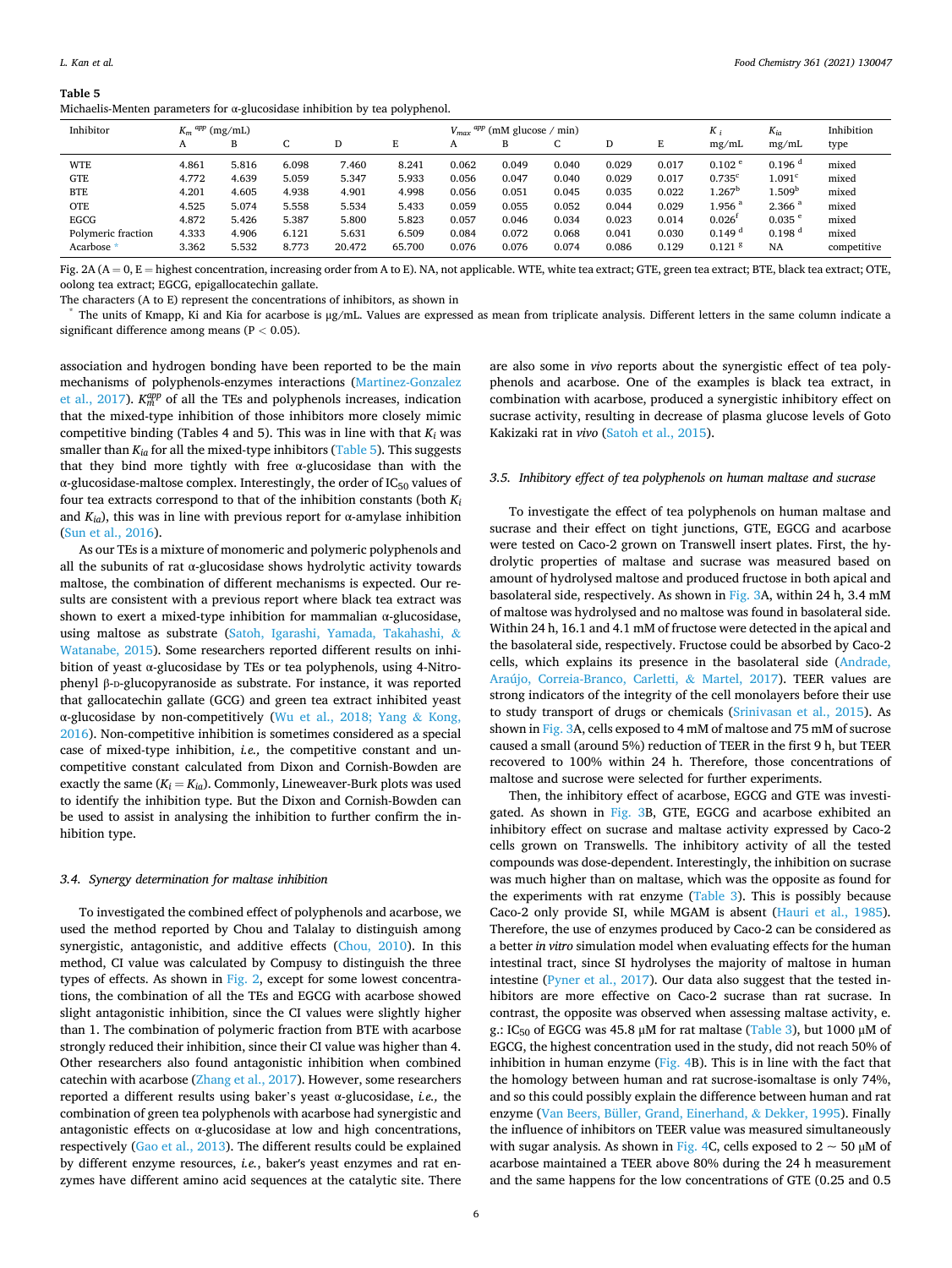mg/mL). Acarbose is commonly used for the type-2 diabetes treatment. The dosage of acarbose that people take as medicine is  $25 \sim 50$  mg per time, three times per day, *i.e.*, the concentration of acarbose is  $1.11 \sim$ 2.22 µM by considering the volume of intestinal fluids as 105 mL ([Rosenstock et al., 1998; Schiller et al., 2005](#page-7-0)). Therefore, our results about the efficacy of the acarbose in Caco-2 cells were as expected, which indicated the Caco-2 grown on Transwells could be a reliable system for investigating human sucrase and maltase inhibition, as well as the effects on tight junction. The higher concentration of GTE (1 and 2.5 mg/mL) caused a dramatic decrease of TEER during the first 6 h which did not recover after 24 h. Lower concentration of EGCG (0.125 mM) caused an increase of the TEER value during the 24 h. This was in line with the previous reports that EGCG has protective effect towards epithelial integrity in Caco-2 cell monolayers ([Carrasco-Pozo, Morales,](#page-7-0)  & [Gotteland, 2013](#page-7-0)). But the high concentrations (0.25, 0.5, 1 and 2 mM) of EGCG caused a significant increase of TEER for the 1st three hours, then decreased dramatically to 75%, 65% and 60% at 6th, 9th, and 24th hour, respectively. Therefore, the enzyme inhibition of high concentrations of EGCG and GTE could be underestimated due to the reduce of TEER. This may happen because the inhibitors may migrate to basolateral compartment due to the reduction of tight junction, and less inhibitors are available in apical compartment to inhibit enzyme activity. This could be one of the reasons that the inhibition curves in Fig. 3B tend to flatten at higher concentrations of inhibitors. The increase of the TEER caused by lower concentration of GTE and EGCG could be used for regulating the intestinal junction and barrier function. Many researchers reported that polyphenols can regulate the intestinal barrier function (Hervert-Hernández & Goñi, [2011; Yang, Bibi, Du, Suzuki,](#page-7-0) & Zhu, [2017\)](#page-7-0). Although tea polyphenols are promising for sucrase and maltase inhibition, an effective concentration of polyphenol through tea consumption should be considered. As reported previously, one cup of tea could provide  $5 \sim 20$  mg of EGCG, so the final concentration in the small intestine may less than 10 µM by considering the dilution by gastric and intestinal fluids [\(Kan, Capuano et al., 2020; Rosenstock et al., 1998](#page-7-0)). This amount is much lower than the tested concentration as shown in Fig. 3. Although an effective concentration of polyphenol to inhibit human maltase and sucrase can be hardly achieved through daily tea drinking, a feasible strategy may be to combine tea polyphenols or acarbose with sugar-rich or starch-rich food to modulate glucose release in the small intestine.

The main conclusion of this study is that maltase and sucrase activities showed different sensitivity to polyphenols by using rat acetone extract and human Caco-2 cells. That can be mainly attributed to the different intrinsic characteristics of the enzymes and the different experimental system. In human and rat, MGAM and SI are both present on the brush border membrane of small intestinal enterocytes [\(Semenza,](#page-7-0)  Auricchio, & [Rubino, 1965](#page-7-0)). Both MGAM and SI show maltase activity ([Pyner et al., 2017](#page-7-0)). In humans, the amount of MGAM protein is 40–50 times lower than the amount of SI in the human intestine ([Semenza](#page-7-0)  [et al., 1965](#page-7-0)). However, MGAM still contributes 30–40% of the total maltase activity due to its higher Ct subunit hydrolytic activity ([Que](#page-7-0)[zada-Calvillo et al., 2008](#page-7-0)). In rat the MGAM has higher maltase activity and produce higher intestinal glucogenesis, while SI has lower maltase activity and sustains slower glucogenesis ([Quezada-Calvillo et al.,](#page-7-0)  [2007\)](#page-7-0). Human Caco-2 cells is commonly used to provide human disaccharides, but Caco-2 cells only provide SI [\(Pyner et al., 2017](#page-7-0)). Therefore, maltase activity in Caco-2 cells is only from SI. Besides, the different experimental conditions used may also explain the different sensitivity observed. Rat enzyme inhibition was performed in test tubes by mixing enzymes, substrates and inhibitors, whereas human enzyme inhibition was measured by intact Caco-2 cells in Transwells. The rat enzymes are a mixture of enzymes free in solutions, whereas Caco-2 enzymes are located in the membranes of the monolayer of cells. Caco-2 cells have been used by many researchers to provide human α-glucosidase by using either cell homogenates or membrane-enriched preparations [\(Pyner et al., 2017](#page-7-0)). In our study, intact cells grown in

Transwells were used without damaging the cell monolayer, which is a physiologically realistic way to simulate enzymatic hydrolysis. Moreover, we used different substrate concentrations to determine the enzyme activity of rat and Caco-2 cell enzymes. This is because different detection and calculation method for maltase and sucrase activity are applied to enzymes from rat acetone extract and Caco-2 cells. Regarding enzymes from rat acetone extract, the calculations of maltase and sucrase activity were based on glucose release from corresponding substrate, which were measured by GOPOD kit. Therefore, 10 mM of maltose and 30 mM of sucrose were selected to make sure enough glucose to be produced to have sufficient color reaction with GOPOD reagent. Regarding experiments in Caco-2 cells, the glucose release cannot be measured because large amounts of glucose are present in DMEM cell culture media. Then, the calculations of maltase and sucrase activity in Caco-2 cells were based on the amount of remaining maltose and produced fructose, which are measured by HPLC-ELSD. Therefore, 4 mM of maltose and 75 mM of sucrose were selected to make sure the remaining amount of maltose and produced fructose are within the detection limit of HPLC-ELSD. Clearly, other polyphenols should be tested to draw firm conclusion on the different sensitivity of rat and human enzymes to polyphenols.

## **4. Conclusion**

This study investigated the inhibitory effects of tea polyphenols on α-glucosidase activities, using rat intestinal enzymes and Caco-2 cells. Four tea extracts were selected, *i.e.,* white, green, oolong, and black tea extract. All these tea extracts showed a significant enzyme-inhibiting capacity when using dextrin and maltose as substrate. White tea extract is the most effective inhibitor probably because of the high concentration of EGCG. Mixed-type of inhibition was found for the maltase inhibition, and the tea extracts and EGCG showed slightly antagonism effect when combined with acarbose. Therefore, drinking tea at a different time when taking acarbose is recommended. The inhibition of maltase and sucrase from Caco-2 cells is quite different from rat enzyme. Human sucrase activity was more susceptible than the rat enzyme to inhibition by green tea extract and EGCG, while the opposite result was observed when evaluating maltase activity. Tight junction was also influenced when the cells were exposed to tea polyphenols indicated by the reduction of TEER value. In conclusion, tea polyphenols are potential inhibitors for both rat and human α-glucosidase with different sensitivity. Rat acetone extract is a convenient tool for measuring enzymatic hydrolysis by using various substrates, *i.e.,*  maltose, maltodextrin, isomaltose, and sucrose. Caco-2 cells grown on Transwells can be used to simulate enzymatic hydrolysis in a more physiologically realistic way.

## **Declaration of Competing Interest**

The authors declare that they have no known competing financial interests or personal relationships that could have appeared to influence the work reported in this paper.

## **Acknowledgement**

The authors would like to thank Luana Kolkman for her assistance for the lab work. The author Lijiao Kan received a PhD scholarship from the China Scholarship Council (No. 201706820018).

## **Appendix A. Supplementary data**

Supplementary data to this article can be found online at [https://doi.](https://doi.org/10.1016/j.foodchem.2021.130047)  [org/10.1016/j.foodchem.2021.130047.](https://doi.org/10.1016/j.foodchem.2021.130047)